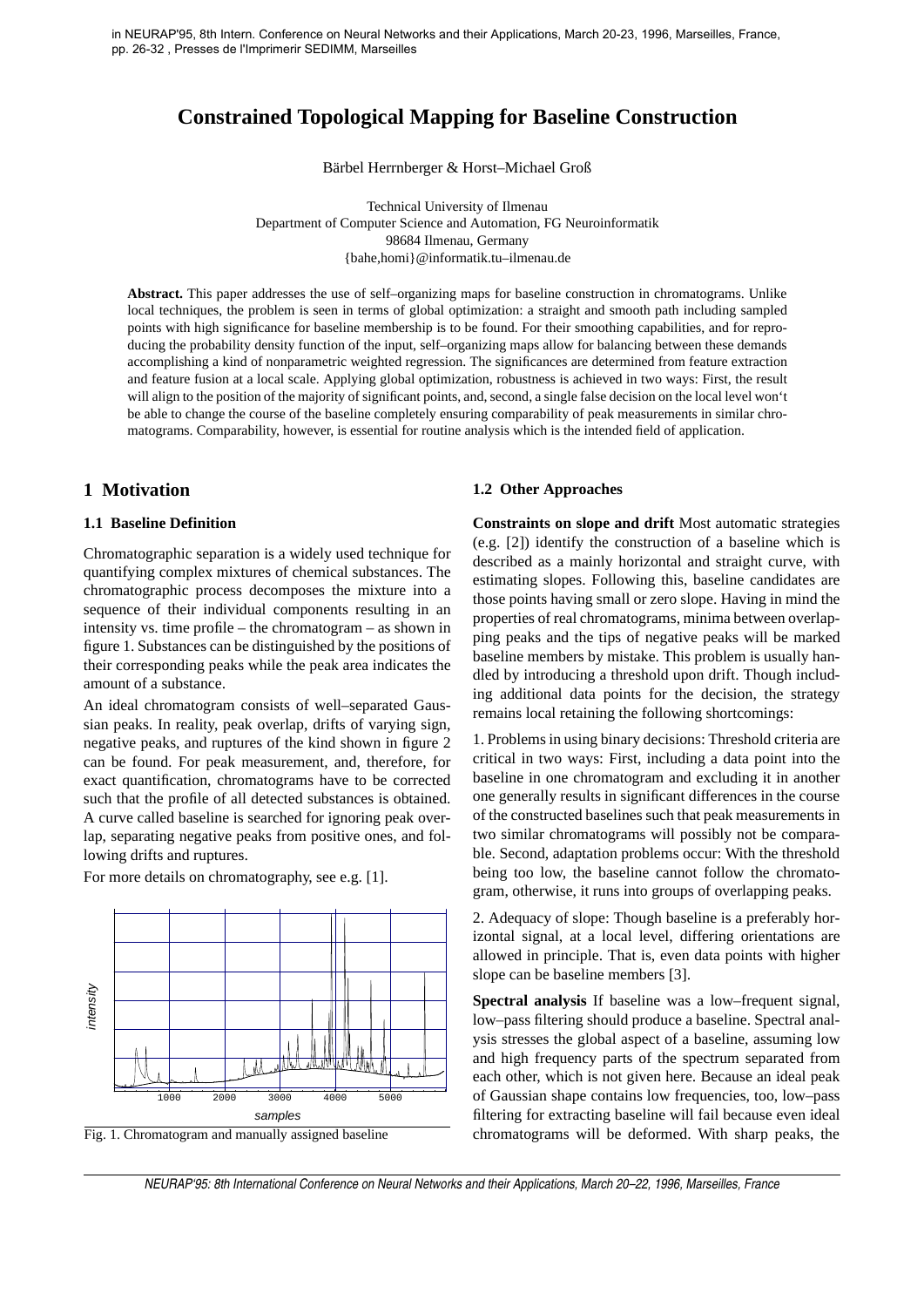deformation is diminished. As in the case of ruptures, the baseline can even contain high frequencies.

In conclusion, there are problems with both purely local and unspecific global methods for baseline construction. The proposed conception introduced in the next section will combine local and global aspects of a baseline.

# **2 Conception**

Local decisions on baseline membership without a close interplay with the course of the whole chromatogram don't seem to be reasonable. Considering this, a system of two stages is proposed. In the first and local stage, each data point is assigned a continuous value considered as its degree of baseline membership or significance. The second and global stage applies an optimization strategy for balancing these significances and for producing the final curve, simultaneously.

Expecting a single feature not sufficient for a decision on baseline membership, the local stage assigns to each of the data points a vector of features and fuses them for obtaining the significances. Globally, piecewise linear weighted regression is performed by constrained topological mapping with the weights given by these significances.

When describing a baseline as a mainly straight signal containing data points of high significance, self–organizing maps seem to be appropriate because of their topology preserving and smoothing capabilities as well as their ability to reproduce the probability density function of the input. Following the nodes of a one–dimensional map, the sequence of weights gives the knots of a piecewise linear path through the data. If probability is identified with significance, the network nodes shall shift their weights towards significant points in input space.

Obviously, for the performance of the proposed strategy, the choice of adequate features and their sensible fusion is essential. Nevertheless, the global stage does not expect all points actually belonging to baseline having significantly higher membership values than non–baseline points. Rather, besides significance, the position of an individual sampled point in relation to the position of the other significant points is considered. The self–organizing map balances significances such that points having high significances can be excluded from baseline, while points with low significance can be included according to the position of the majority of the significant data points; thus, significances are corrected implicitly. Single inappropriate significances should not have a large influence on the result.

The plan of the paper is as follows: Section 3 starts with describing the global stage; the determination of the significances is introduced in section 4. Results, problems, parameters as well as a comparison to smoothing splines is given in section 5.

# **3 Baseline Construction**

## **3.1 Basic Idea**

The idea is to interpret the chromatogram as a superposition of two (deterministic) signals: the baseline searched for and a disturbing signal given by (positive and negative) peaks.

Thus, baseline construction can be considered as a problem of approximating an unknown function of one variable (the baseline course)  $y = f(x)$  by identifying the dependent variable y and the independent variable x with intensity and time, respectively (see figure 1).

Besides other model–free algorithms such as smoothing splines (see e.g. [6]), self–organizing maps have been proven for performing function approximation [7][8][9]. In their ability to handle multi–valued functions, in automatic knot positioning [7][8], as well as in numerical stability, they are superior to these methods.

## **3.2 Constrained Topological Mapping**

Generally, in order to approximate an unknown function of  $M-1$  variables

$$
y = f(x_1, ..., x_m, ..., x_{M-1}) + \varepsilon
$$
 (1)

in a given domain by a sequence of  $N$  vectors  $(\hat{y}_n, x_{n-1}, ..., x_{n-m}, ..., x_{n-M-1})$ ,  $n = 1, ..., N$ , input samples  $(\hat{y}_n, x_{n,1}, ..., x_{n,m}, ..., x_{n,M-1})^T$ ,  $n = 1, ..., N$ 

$$
\mathbf{v}_{k} = (y_{k}, x_{k, 1}, ..., x_{k, m}, ..., x_{k, M-1})^{T}
$$

will be given, and, therefore, each of the  $N$  nodes of the self–organizing map carries a weight vector

$$
\mathbf{w}_n = (w_{n, 1}, ..., w_{n, m}, ..., w_{n, M})^T.
$$

Here,  $w_{n, 1} = \hat{y}_n$  represents the dependent variable, and

$$
w_n^* = (w_{n,2}, ..., w_{n,M})^T
$$

represents the independent variables

$$
\mathbf{v}_{k}^{*} = (x_{k, 1}, ..., x_{k, M-1})^{T},
$$

respectively.

For approximating single–valued functions of one or more variables, topology preserving [10] in the space of the independent variables is necessary that is not a priori given by applying the original algorithm of Kohonen. To ensure topology–preserving, the following constraints (constrained topological mapping, [7]) have to be put on weights and weight adaptation:

3. Initialization of the weights such that a topological order in the space of independent variables is given.

2. During the learning process, the preservation of that topological order is accomplished by searching for the best– matching node in the space of independent variables only.

Constrained Topological Mapping for Baseline Construction 2/7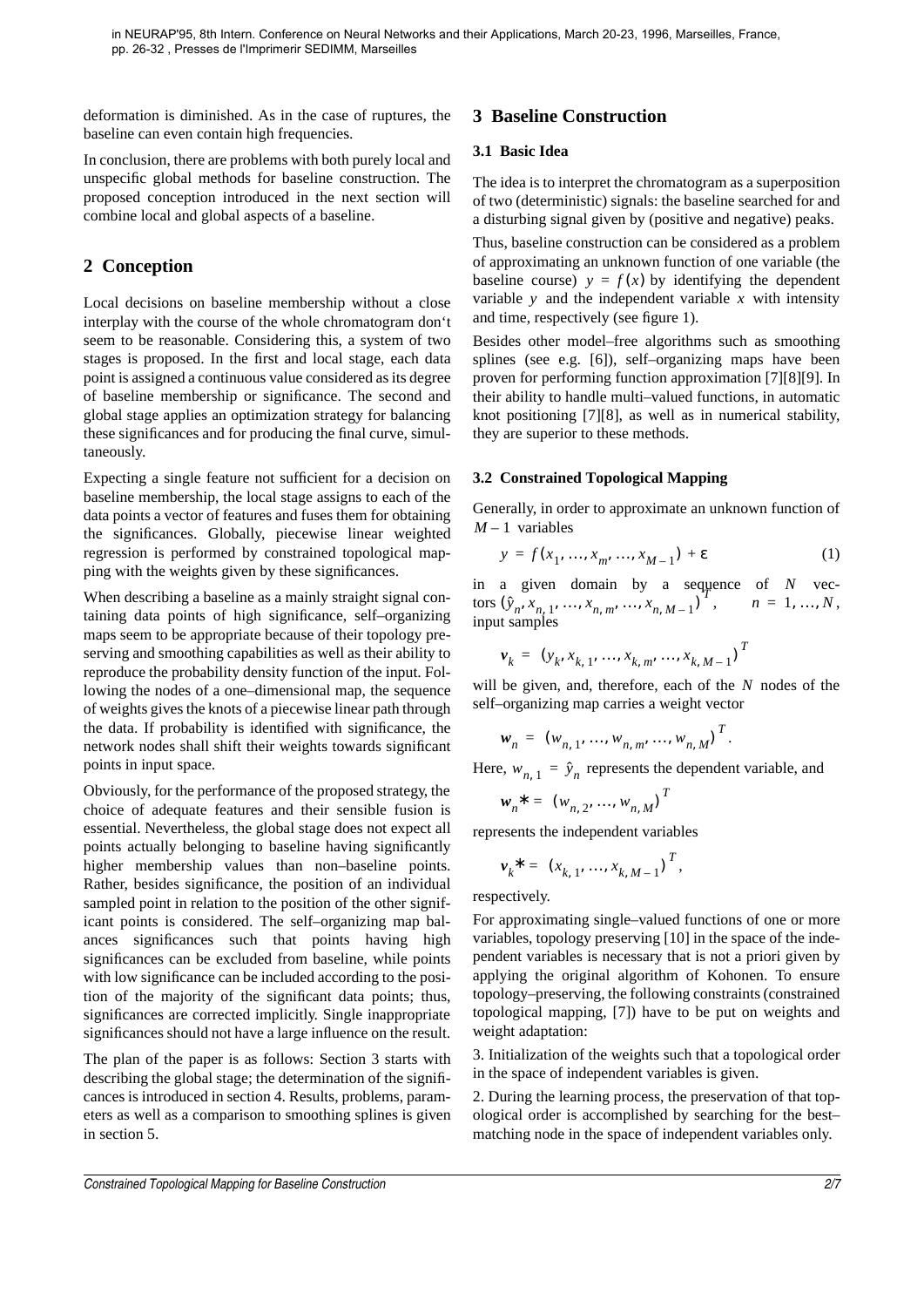Thus, weight adaptation for each of the N nodes in the map will be by

1. Finding the best–matching node *c*

$$
c = c \left( \mathbf{v}_k \right) = \arg \{ \min_{n=1}^{N} \left\| \mathbf{w}_n^* - \mathbf{v}_k^* \right\| \} \tag{2}
$$

4. Adapting all weights including the dependent variable

$$
w_n(t) = w_n(t-1) + \Delta_k w_n(t) \tag{3}
$$

$$
\Delta_{k} \mathbf{w}_{n}(t) = \eta(t) h_{cn}(t) \left( \mathbf{v}_{k} - \mathbf{w}_{n}(t-1) \right) \tag{4}
$$

with  $h_{cn}$  being a monotonously decreasing neighbourhood function and  $\eta(t)$  a learning rate, both being gradually shrunk. Clearly, the smoothness of the resulting curve depends on the final width of  $h_{cn}$ .

Allowing the adaptation of all the weights, there is correspondence to principal curves [11][12] minimizing the summed squared error in both the dependent and the independent variables.

#### **3.3 Weighted Regression**

Self–organizing maps reflect the probability distribution of the input: nodes accumulate in areas of high input density. If probability or input density is identified with significance, the resulting curve is expected to have its course through the most significant data points, that is, nodes should preferably shift their weights towards these points. Referring to [12], presenting input samples according to their probabilities, or modulating the learning rate by these probabilities produces qualitatively comparable results. With significances *s k* given, (4) becomes

$$
\Delta_{k} \mathbf{w}_{n}(t) = s_{k} \eta(t) h_{cn}(t) \left( \mathbf{v}_{k} - \mathbf{w}_{n}(t-1) \right) \tag{5}
$$

that is, the degree of weight change and the significance value are directly proportional.

### **4 Local Processing: Obtaining Significances**

For the local stage, the following conceptions hold:

**Handling the chromatogram as a 2D image** This is the basis of how an expert evaluates a chromatogram. There, a baseline can be described as a preferably horizontal signal touching data points at the lower border of the chromatogram, whereby, at a local level, differing orientations are allowed in principle. Referring to an image, positional relations between sampled points can be considered. Besides slope (see section 1), two features are computed: distance to points at the lower data border, and local point density.

**Feature fusion** The features assigned to each point are fused to a continuous value, its significance for baseline. In order to avoid false decisions at this stage, threshold functions leading to binary significances are not applied. Rather, a rule describing the dependency of the significances from the local features is given, which is handled in fuzzy logic terms. First, the features are identified with linguistic variables, then, appropriate membership functions for the corresponding linguistic terms are derived. The parameters of the membership functions and the type of inference is obtained from a cost function upon a set of pre–classified data points and their local features.

#### **4.1 Local Features**

**Distance** The idea is to introduce some blurring into the line image: each point is dilated $<sup>1</sup>$  to an area called the structuring</sup> element. The curve resulting from an erosion at the lower border of this chromatogram area (using the same structuring element) is employed as the reference for the following distance measurement, where a feature  $m_c \in [0, 1]$ describing the vertical distance to its corresponding point on that curve is assigned to each sampled point<sup>2</sup>.

With line images as the chromatogram, there is no need for performing closing on the image itself, and, therefore, no need for scaling. With rectangular structure elements, dilatation is equivalent to a 'running minimum', and erosion to a 'running maximum', respectively. Both can be performed with low computational effort.



Fig. 2. Closing by a rectangular structuring element. Both negative peaks and baseline disturbance are included in the result.

**Point Density** If the chromatogram is seen as a scatterplot, there is – in general – a higher point density at the baseline. Because of a preferably horizontal baseline course, an anisotropic Gaussian filter is applied with the width larger than the height.

The obtained features  $m_d$  are shown in figure 2. Though the computation of this feature needs a 2D representation of the chromatogram, there is, again, low computational effort: point density has to be determined only in certain positions in the image (the positions the data points project to).

Here, scaling will be needed but adjusting a significant peak to a given height/width ratio and applying the resulting scaling factor to the whole chromatogram seems to be sufficient. Scaling is considered a less critical factor because of

Constrained Topological Mapping for Baseline Construction 3/7

<sup>1.</sup> For an overview of image processing methods see e.g. [4].

<sup>2.</sup> All features are normalized to the feature extrema of the chromatogram the data point belongs to – features are relative.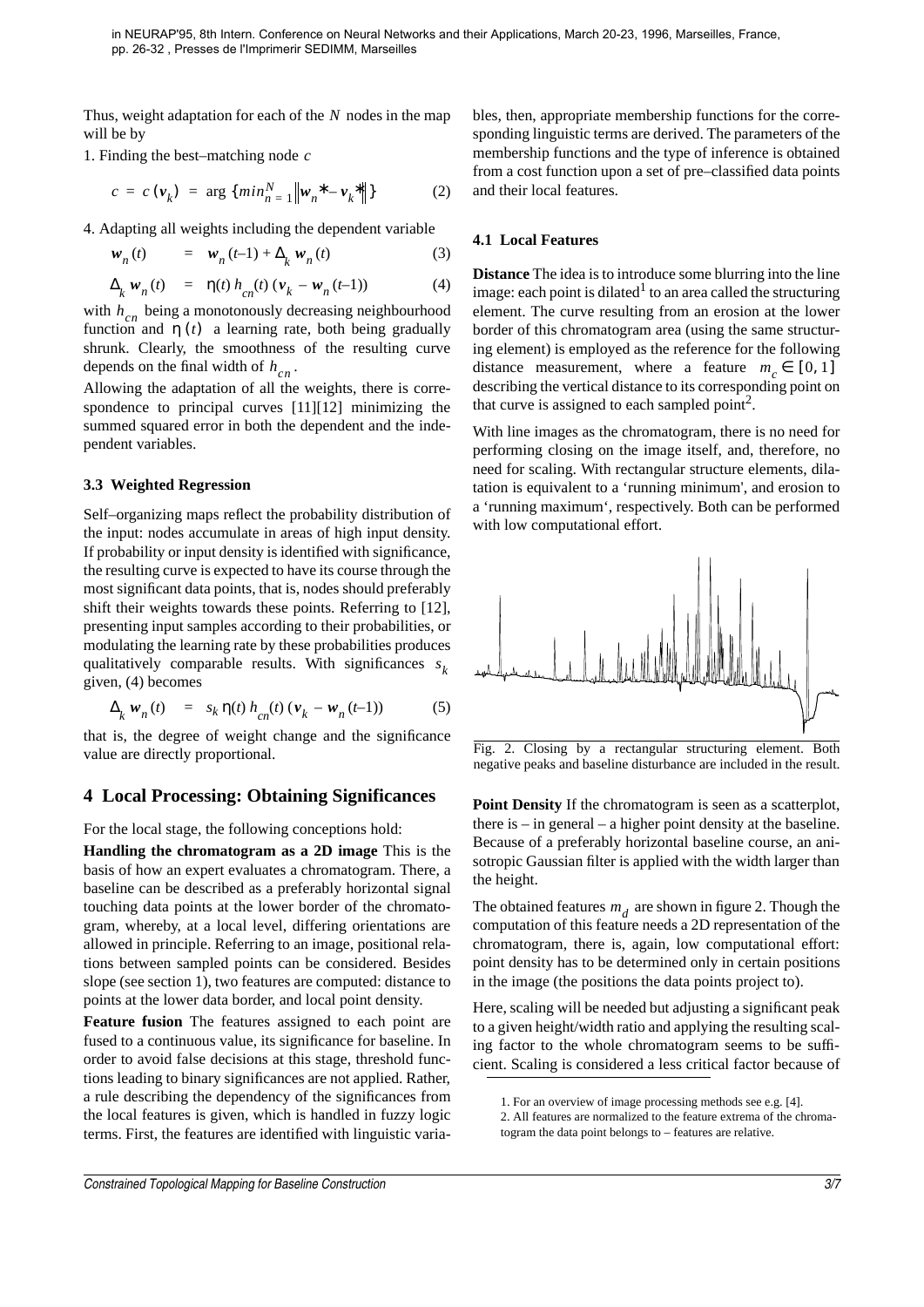the continuous filter surface, i.e., small changes in the filter size will produce small density changes



Fig. 3. Local point density

#### **4.2 Feature Fusion**

The significance of a sampled point for baseline should be high, if there is a small slope  $m<sub>s</sub>$ , a small distance  $m<sub>c</sub>$ , and a high point density,  $m_d$ .

The feature analysis supporting this hypothesis is given in figure 4 showing the histograms of the individual features for baseline and non–baseline points, separately.



Fig. 4. Feature histograms (nonlinear transformation of  $m_s$  and  $m_c$ into [0,1]). Most but not all of the baseline points meet the conditions above. Values are divided into *h*=10 classes with class *i* collecting values from the interval  $[(i-1)/h, i/h]$ ;  $i = 1, ..., h$ .

With principal forms given for the membership functions for both the linguistic terms 'high' and 'small',

$$
S(x, a, \delta) = \begin{cases} 0, & x \leq a - \delta \\ 2\left(\frac{x - a + \delta}{2\delta}\right)^2, & a - \delta < x \leq a \\ 1 - 2\left(\frac{x - a + \delta}{2\delta}\right)^2, & a < x < a + \delta \\ 1, & x \geq a + \delta \end{cases} \tag{6}
$$

and

$$
Z(x, a, \delta) = 1 - S(x, a, \delta) , \qquad (7)
$$

Constrained Topological Mapping for Baseline Construction 4/7

the kind of feature fusion is obtained from the following steps:

1. Optimizing the parameters  $a$  (inflection point) and  $\delta$ (width) of both functions according to a cost function using a training set of feature vectors  $(m_s, m_d, m_c)^T$  together with their classification as a baseline or a non-baseline member.

2. Specifying an operator for fusing the individual conditions stated in the rule, again derived from a cost function.

**Optimizing Membership Functions** Optimization is intended to sharpen the discrimination between baseline and non–baseline points. For each of the linguistic terms *M*  $\in \{M_s, M_c, M_d\}$  bound to the individual features, the parameter set  $p = (a, \delta)^T$  was determined by minimizing the cost function

$$
C(M) = \frac{1}{2K} \sum_{k=1}^{K} (1 - M_k)^2 b_k + M_k^2 (1 - b_k)
$$
  
where  $M = \mu(m, p), M_k = \mu(m_k, p)$  (8)

upon a set of *K* manually pre–classified data points from various chromatograms of different forms. (A sampled point is classified as a baseline member, if it fits a baseline drawn by an expert.) Here,  $\mu(m, p)$  is the membership function describing *M*, and *M*<sub>k</sub> is the value of  $\mu$  applied to feature *m* of data point *k*,  $m_k$ . Baseline membership  $b_k$  is coded binary (*b*<sub>*k*</sub> = 1 indicating baseline members, *b*<sub>*k*</sub> = 0, otherwise). This function will penalize both non–baseline points with high membership values and baseline points having small ones. The optimization result is shown in figure 5.



Fig. 5. Histogram of fuzzified features. Discrimination has been sharpened, but not all of the baseline points have got significantly higher membership values than non–baseline points, yet.

**Fusion** The kind of feature fusion is again derived from (8), with the argument  $M$  being replaced by an operator and  $M_k$  replaced by , respectively. The value will be taken for the significance of point  $k$  for baseline.  $op_{op}^{C} (M_s, M_c, M_d)$  $(M_s, M_c, M_d)$  and  $M_k$ *s k*  $\overrightarrow{op} = \overrightarrow{op} (M_{s, k}, M_{c, k}, M_{d, k})$  $s_k^{k}$  will be taken for the significance of point k *k*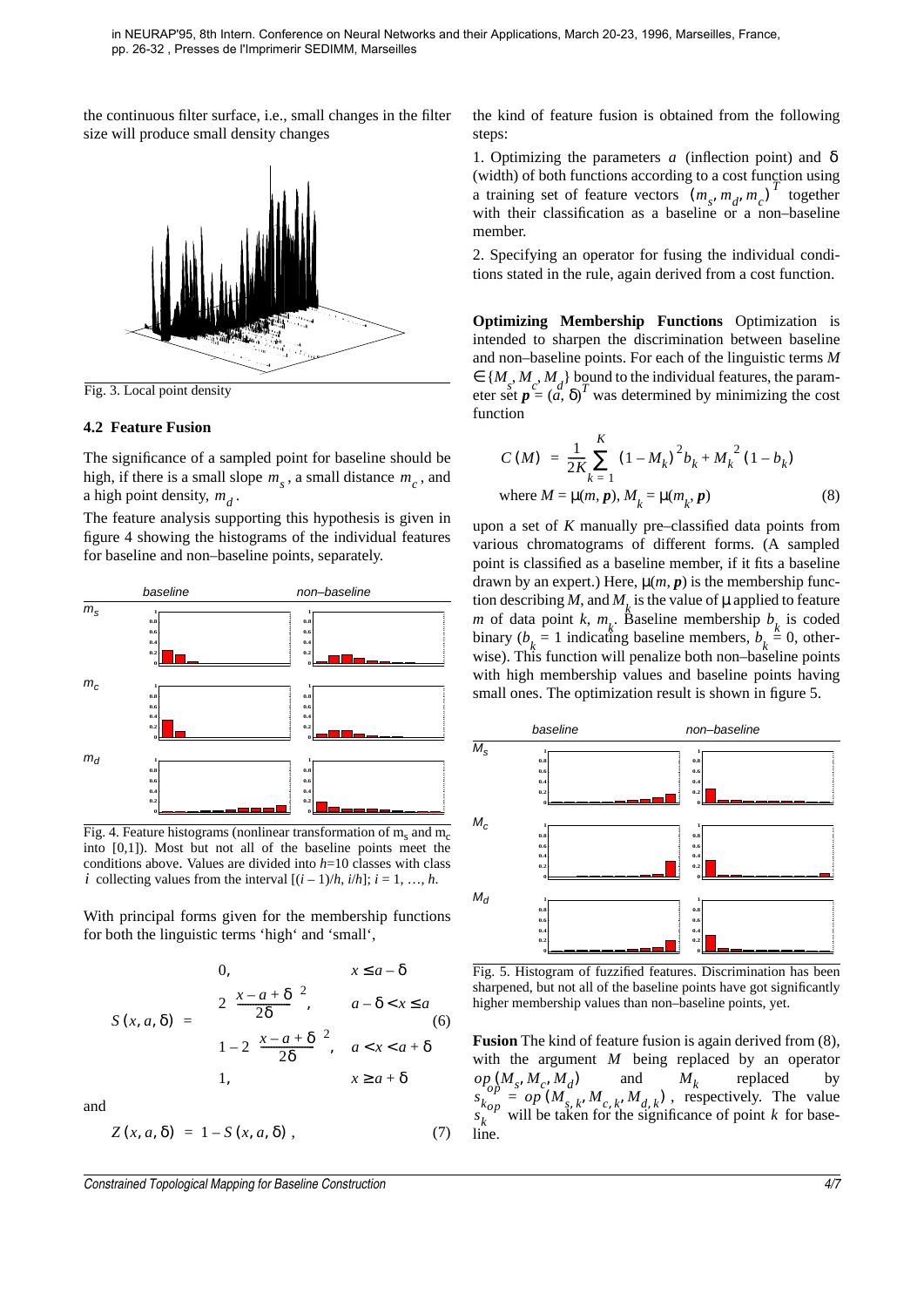From the set of non-parametric average operators  $op$  (minimum, geometric mean, arithmetic mean, dual–of–geometric–mean, maximum) chosen to cope with inconsistencies within the features, geometric mean was found to produce minimal costs. See figure 6 for results.



Fig. 6. Histogram of significances  $s<sup>gm</sup>$  obtained from applying the geometric mean operator.

# **5 Application**

### **5.1 Network, Parameters, Results**

Approximating a function of one variable, which is the case in baseline construction, the self–organizing map consists of a chain of nodes with  $M = 2$  weights each. As the best matching node will be computed in only one dimension, again, there is no need for scaling.

The weights are initialized such that their projections into the input space form a straight line connecting the first and the last sampled point of the chromatogram. In the course of weight adaptation, each input or sampled chromatogram point excerts a force on this line with the strength of deformation depending on the size of its significance.

As done in [7], shrinking the learning radius  $\sigma$  of the neighbourhood function

$$
h_{cn}(t) = \exp\left(-\frac{(c-n)^2}{2\sigma(t)^2}\right)
$$
 (9)

is bound to shrinking the learning rate η

$$
\eta(t) = \eta_0 \left(\frac{\eta_1}{\eta_0}\right)^{t/t_{max}}, \qquad (10)
$$

by

$$
\sigma(t) = \eta(t) \frac{S_0}{\sqrt{2}}.
$$
 (11)

In (9),  $c$  and  $n$  denote the indices of the best matching and an arbitrary node in the chain, respectively; in (10) and (11),  $n_0$  and  $n_1$  give initial and final values of the learning rate, *t* and  $t_{max}$  are the number and the maximal number of learning steps.

The qualitative course obtained is mainly dependent on the ratio  $N/S_0$ . ⁄

Results are shown in figure 7.

**Matching sampled points** There is a conceptual problem inherent in the regression technique used: Because of minimizing the distance (in the dependent variable) between the individual sampled points and the resulting curve, or, more

specifically, minimizing the sum of squared errors in connection with a smoothness constraint (12), points of high significance will not necessarily be included into the resulting curve – a qualitative course of a baseline is obtained. However, 'qualitative' does not really mean a limitation of the method if one keeps in mind that the chromatogram itself is subject to random disturbances.

The problem could be tackled by putting a threshold on the distance of individual data points to the obtained curve and by connecting only points with distances below threshold for baseline construction. This threshold could be given absolutely (but depending on the intensity range of the chromatogram), or  $-$  avoiding an additional parameter  $-$  by statistical methods.

**Contraction** Because of the vector quantisation properties of self–organizing maps, a contraction of the weights towards the weighted centre of gravity of the input data is unavoidable. That contraction can be suppressed by excluding the first and the last network node from weight adaptation.

### **5.2 Constrained Topological Mapping vs. Smoothing Splines**

A short comparison of the performance of smoothing splines and constrained topological maps is given emphasizing the choice of constrained topological maps for baseline construction.

Smoothing splines minimize a cost function C consisting of two contrary conditions: The first term in (12) forces the resulting curve to include all data points, while the second is for obtaining a straight curve:

$$
C(p) = R(p) + \frac{1}{p}I(p)
$$
 (12)

$$
R(p) = \frac{1}{K} \sum_{k=1}^{K} (\hat{y}_k - y_k)^2
$$

$$
I(p) = \int_{x_1}^{x_k} [f_S(t, p)]^2 dt
$$

with  $\hat{y}_k$  being the approximation of the sampled data point  $y_k$  at position  $x_k$ . Furthermore,  $f_S$  is the overall spline function consisting of a sequence of polynomials valid in succeeding intervals.

For weighted splines employing weights  $s_k$ ,  $R(p)$ becomes

$$
R(p) = \frac{1}{K} \sum_{k=1}^{K} s_k (\hat{y}_k - y_k)^2
$$
 (13)

With equal knot positions and number of nodes in the map, the smoothing parameter  $p$  balancing the influence of both  $R(p)$  and  $I(p)$ , and the final learning radius of the constrained topological maps show comparable effects. That is,

Constrained Topological Mapping for Baseline Construction 5/7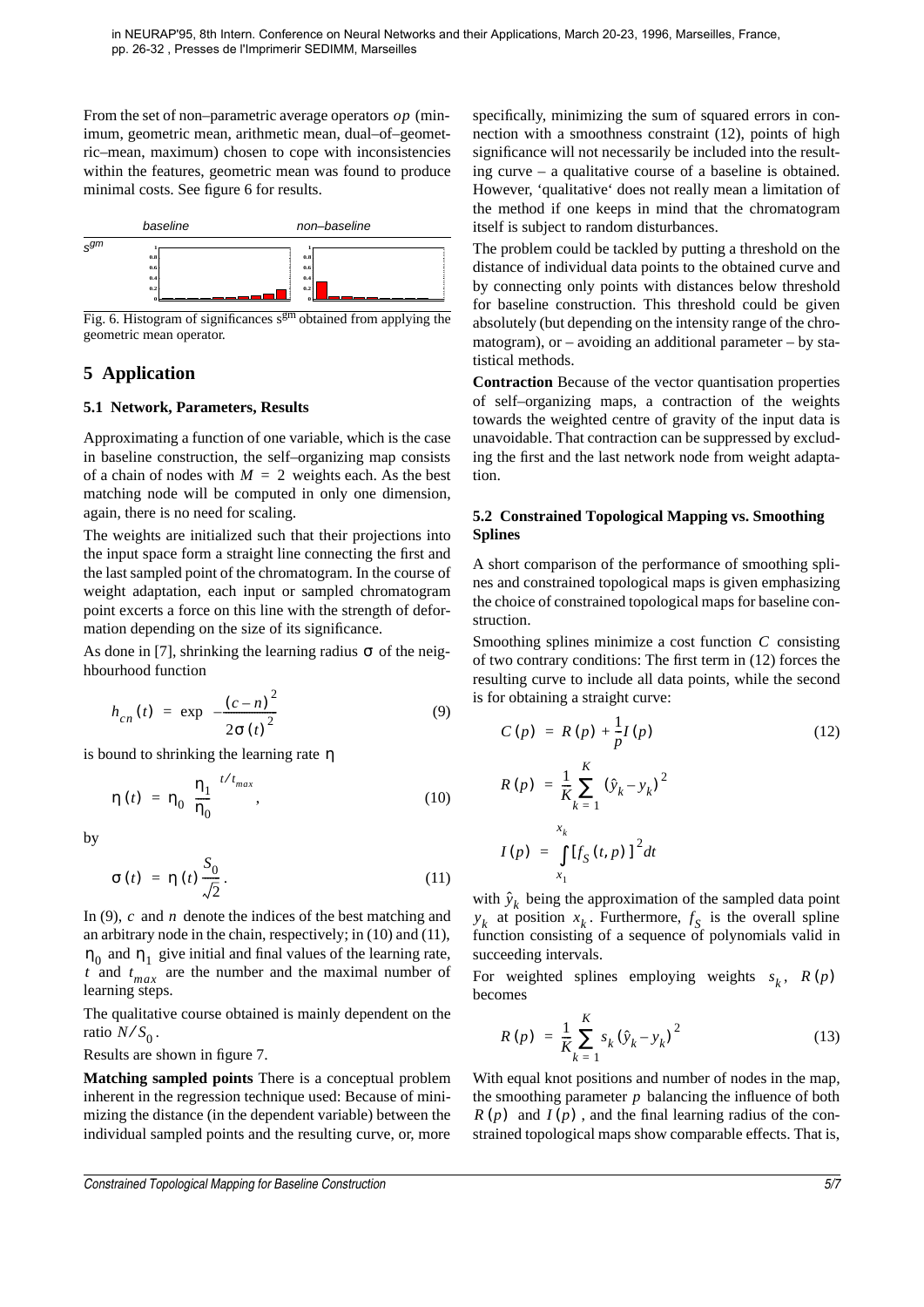with a large learning radius or a small parameter  $p$ , smoothing predominates.

Caused by the iterated procedure, weight adaptation in self– organizing maps demands extended computational effort. This disadvantage is compensated for by numerical stability: The computation of splines comes down to an inversion of a system matrix. With small parameters  $p$ , with large data vectors, and with using weights, the invertability of this matrix is not necessarily guaranteed but has to be determined on the data at hand, which, in turn, is time consuming.

Last, using splines, there will be a problem in handling zero weights which are allowed by feature fusion. There, data points with zero weights have to be eliminated from the data vector leading to the computation of non–equidistant splines resulting in increased computational effort, again. By eliminating single data points, the probability for an overshooting of the resulting curve rises, such that additional efforts have to be taken.

## **6 Discussion**

In this approach, baseline construction in chromatograms has been stated from a global point of view. A baseline was defined as a straight path including data points of high significance. Significances have been obtained locally by extracting a couple of features and by fusing them. However, a clear decision on baseline membership by these significances will not be obvious in general. Therefore, a global stage is considered for producing the final curve correcting the significances according to global demands, implicitly.

To accomplish this, weighted nonparametric regression is performed by constrained topological mapping. In the present application, there are some important reasons for preferring this method to 'classical' ones, e.g. smoothing splines.

Obviously, the result depends on the appropriateness of the significances obtained in the local stage, and therefore, on the adequacy and on the parameters of feature extraction.

Results could be further improved if the parameters of feature fusion would be optimized on a training set containing data points of similar chromatogram forms – at the expense of losing generalization.

The proposed strategy leads to robustness in the following sense: Because the resulting curve aligns to the position of the majority of points evaluated as significant, no single false decision on the local level will be allowed to disturb the curve or will be able to change the course of the baseline completely. Considering global aspects, comparability of peak measurements in similar chromatograms is obtained, which is essential for routine analysis, the intended field of application of the proposed strategy.

# **References**

- [1] A. Braithwaite and F.J. Smith. Chromatographic Integration Methods. Chapman & Hall, 1992
- [2] Hewlett Packard Company. HP3350 User Reference Manual, 1987
- [3] N. Dyson. Chromatographic Integration Methods. RSC Chromatography Monographs. The Royal Society of Chemistry, 1990
- [4] R.M. Haralick and L.G. Shapiro. Computer and Robot Vision. Addison–Wesley, 1993
- [5] H.–J. Zimmermann. Fuzzy set theory and its applications. Kluwer Academic Publishers, 1991
- [6] P. Diercks. Curve and Surface Fitting with Splines, Clarendon Press, 1993
- [7] V. Cherkassky and H. Lari–Najafi. Constrained Topological Mapping for Nonparametric Regression Analysis. Neural Networks 4:27–40, 1991
- [8] V. Cherkassky and F. Mulier. Self–Organizing Networks for Nonparametric Regression. In: V. Cherkassky, J.H. Friedman, and H. Wechsler (eds.) From Statistics to Neural Networks, pp. 188–212, Springer, 1993
- [9] T.J. Hastie and R.J. Tibshirani. Nonparametric Regression and Classification; Part I – Nonparametric Regression. In: V. Cherkassky, J.H. Friedman, and H. Wechsler (eds.) From Statistics to Neural Networks, pp. 62–69, Springer, 1993
- [10] Th. Martinetz and K. Schulten. Topology Representing Networks. Neural Networks 7(3):507–522, 1994
- [11] T. Hastie and W. Stuetzle. Principal Curves. Journal of the American Statistical Association, 84(406):502– 516, 1989
- [12] H. Ritter, Th. Martinetz, and K. Schulten. Neural Computation and Self–Organizing Maps. Addison– Wesley, 1991

Constrained Topological Mapping for Baseline Construction 6/7